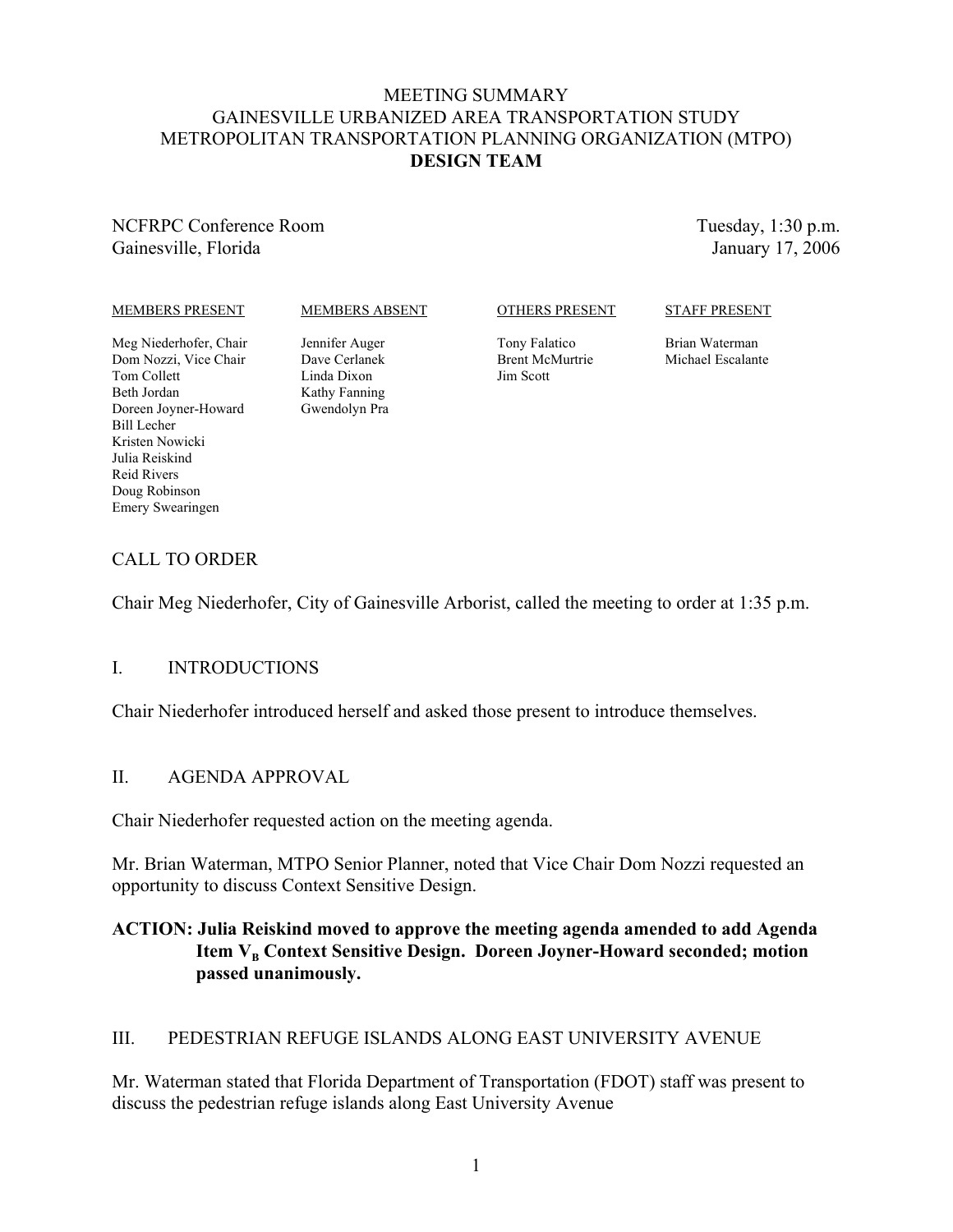Ms Doreen Joyner-Howard, FDOT Transportation Specialist, stated that FDOT Traffic Operations staff would discuss this project.

Mr. James Scott, FDOT Traffic Operations Engineer and Mr. Brent McMurtrie, FDOT Project Manager, discussed the pedestrian refuge islands along East University Avenue and answered questions.

### **ACTION: Reid Rivers moved to recommend that the MTPO approve Option 6- East University Avenue Pedestrian Refuge Islands . Emory Swearingen seconded; motion passed unanimously.**

### **ACTION: Dom Nozzi moved to request that the FDOT develop recommendations for raised** medians along East University Avenue from NE Boulevard to E. 9<sup>th</sup> Street that **maximizes the length of the medians and accommodates business access. Julia Reiskind seconded; motion passed unanimously.**

# IV. SAFETY PROJECT- GLEN SPRINGS ROAD (NW 34<sup>TH</sup> STREET TO NW 13<sup>TH</sup> STREET)

Mr. Emory Swearingen, City of Gainesville Public Works Manager, discussed the status of the Glen Springs Road Safety Project and answered questions.

# V. RETAINING WALLS ALONG URBAN CORRIDORS

Ms. Beth Jordan, City of Gainesville Beautification Board, discussed the Board's desire to have landscaping along retaining walls and answered questions.

Ms. Joyner-Howard discussed FDOT's requirements for having landscaping along retaining walls and answered questions.

# $V_{\rm B}$  CONTEXT SENSITIVE DESIGN

Mr. Waterman stated that, at its last meeting, the Design Team decided to discuss context sensitive design and have members bring in ideas for discussion.

Mr. Nozzi discussed context sensitive design issues and answered questions. He suggested that context sensitive design criteria be incorporated into the MTPO Urban Design Policy Manual.

It was a consensus of the Design Team to continue discussion of context sensitive design at its next meeting.